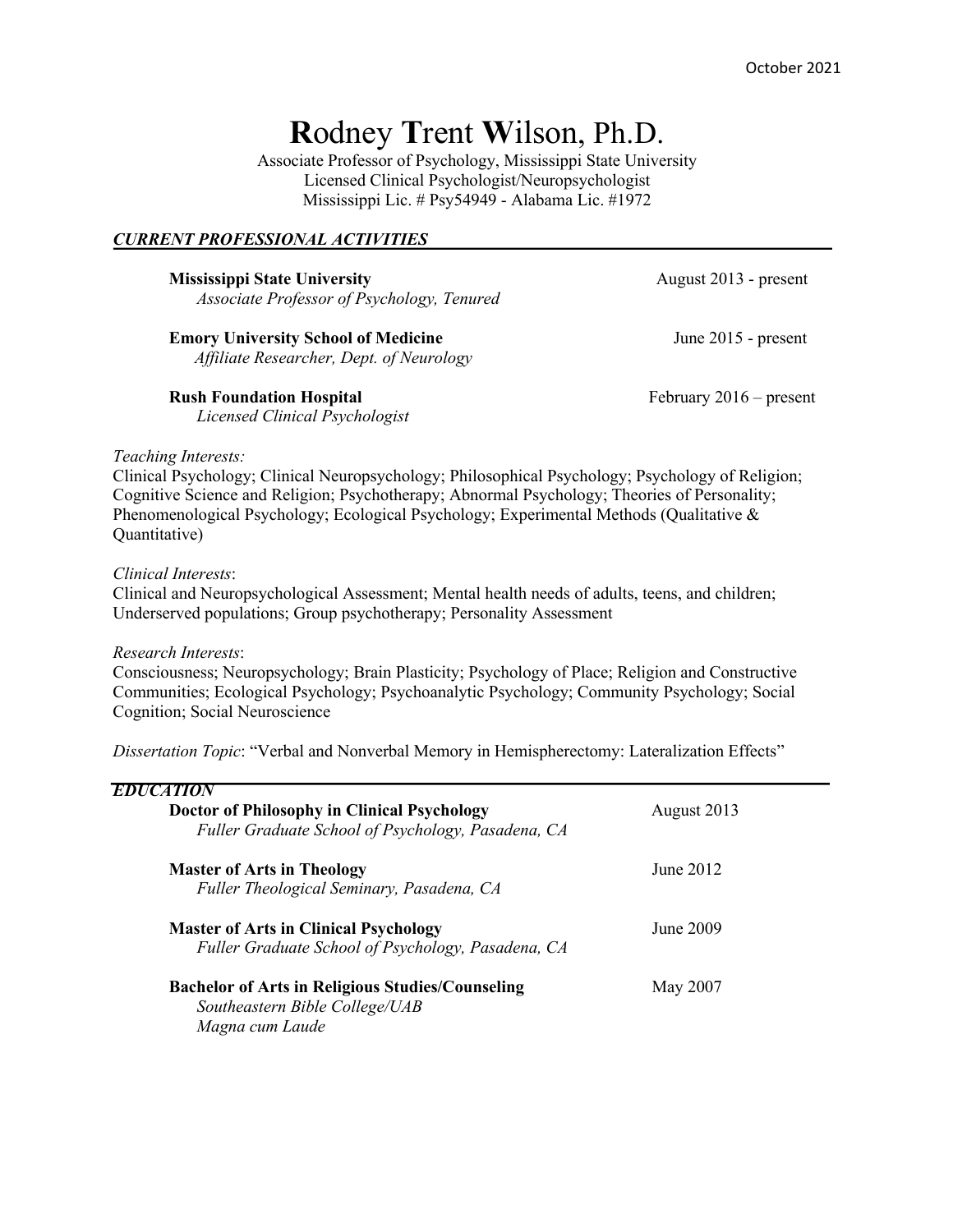# *TEACHING EXPERIENCE*

**Division of Arts & Science, Mississippi State University,** Meridian, MS *Assistant Professor of Psychology August 2013-present* 

*Mind, Matter, & Consciousness* – A cross-discipline special topics course co-taught with Dr. Johnson (MSU, Dept. of Philosophy). the course examined consciousness from both a philosophical perspective and a scientific—mainly psychological and neuropsychological perspective. Topics included, (a) the precise features of consciousness and whether or not it can, in principle, be explained scientifically, (b) empirical evidence from the study of consciousness, and (c) what a theory of consciousness might look like.

*Neuropsychology –* A senior level seminar **(new offering)** providing an introduction to neuropsychology, the study of brain-behavior relationships. The goal of this course is to provide a background for students interested in either clinical neuropsychology or research in the areas of clinical/cognitive neuropsychology, neurosciences, or medicine.

*Language & Thought* – A senior level seminar looking into the nature of language and thought, including neurocognitive aspects of language, the structure of language and grammar influences on day to day life, and the awareness of cultural, social, emotional, and economic factors influencing language behavior.

*Clinical Psychology –* Course included a survey of the historical development of clinical psychology, the introduction of the DSM, ICD, and PDM, and an overview of conceptual models of psychopathology and treatment.

*Human Sexuality* – Course content included overview of sexuality, gender, procreation, and psychopathology as it relates to sexuality. Current and historical trends were discussed, including the LGBT community, contraception, abortion, and sexuality across the lifespan.

*Forensic Psychology -* Course included an overview of the history of forensic studies, psychopathology, police psychology, witness psychology, victimology, psychological assessment as applied to forensic cases and past and current trends in psychological research concerning forensic psychology. The course also covered working as a psychologist within the legal, law, and protective service systems.

*Health Psychology -* Course included an overview of the history regarding concepts of health and wellness, from both an Eastern and Western ideological view. Discussed the interaction of psychology and health behaviors, awareness of cultural, social, emotional, and economic factors known to influence health and human behavior, health across the lifespan, and historical and current research in the area of health psychology.

*Experimental Psychology* - Course included encouraging curiosity and engagement with the world through the use of the scientific method. Applied research was carried out by the students, including observation, measurement, and statistical analysis. Ethics in research, contributing to the scientific community/literature, historical milestones, and examples of research by guest lecturers were included throughout the course.

*Social Psychology - Course* included introduction to the concepts of attitude change, social influence, conformity, compliance, self-esteem, perception and attribution, prejudice, bias, and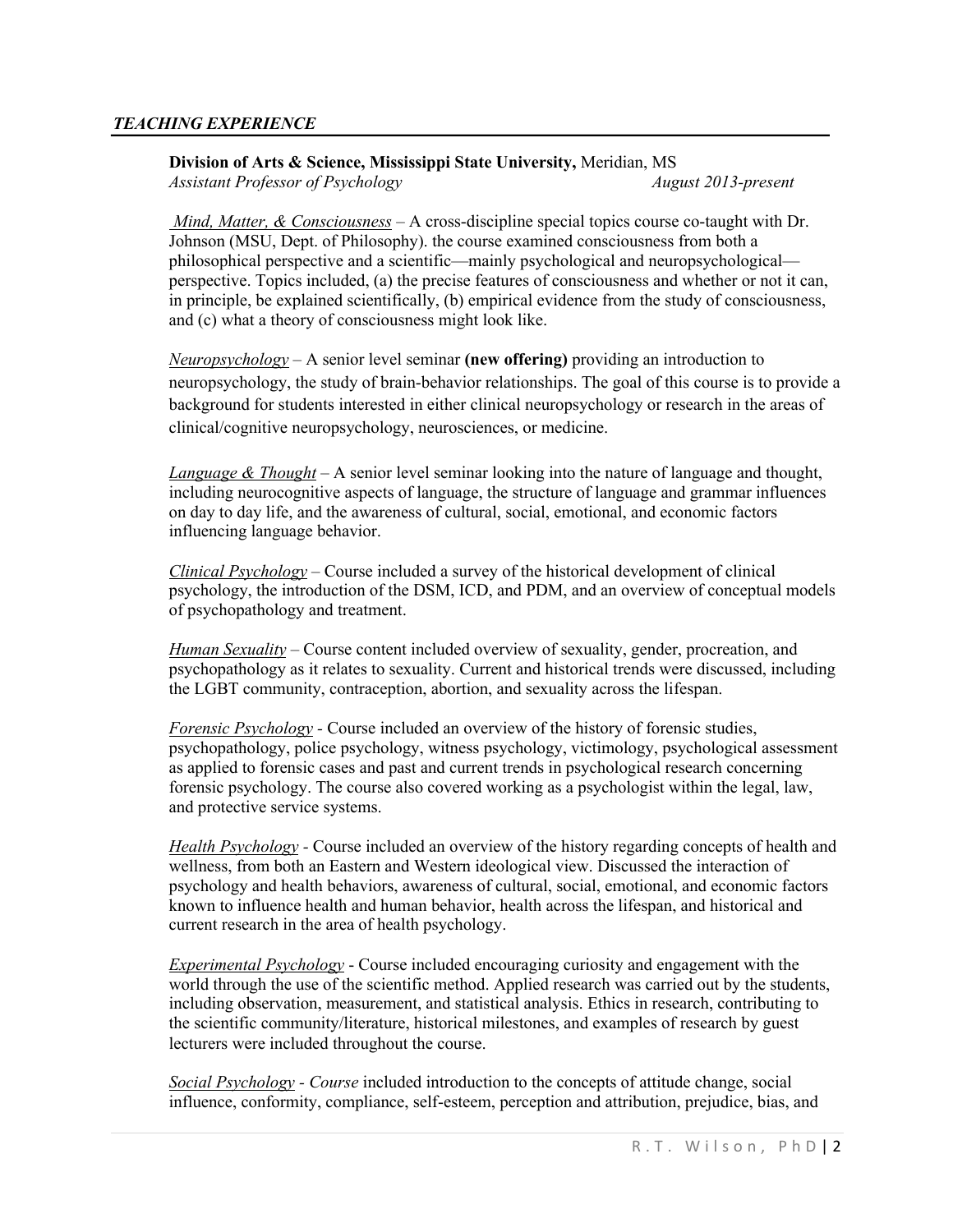social cognition. Historical and current trends were discussed, along with current theoretical and empirical research in the area of social neuroscience, economics, politics, and education.

*Biological Psychology/Neuroanatomy -* Course included an overview of anatomy and neuroanatomy. Students were introduced to principles of human development, cognitive development, and pathology. Historical and current research in the area of cognitive processes/constructs (e.g. executive function and language), imaging techniques, and social neuroscience was also included.

*Careers Seminar –* Seminar included an overview of the many opportunities available to students of psychology in the areas of education, neuropsychology, sports psychology, I/O psychology, among other sub-fields of psychology. An overview of specialized degrees, diplomat status, and honors in the field were also provided.

*Psychology of Religion -* Course included historical and current theoretical, philosophical, and empirical contributions to religion, spirituality, and meaning. Overviews of psychology, religion, theology, anthropology, philosophy, neuroscience, and literature were discussed.

*Advanced Research Methods –* A senior level seminar designed to provide advanced research training to qualifying students currently involved in research. Included an overview of philosophy of science, study design methodology, statistical analysis, and qualitative data analysis.

*Environmental Psychology –* This course is designed to familiarize students to the principles of ecological psychology and to the fundamentals of the interrelationship between humans and the physical environment.

*Personality Theory –* Course designed to introduce students to personality theory and to distinguish personality characteristics from multiple theoretical approaches, including biological, cognitive, behavioral, humanistic, social, development, and psychoanalytic. This included an introduction to the scientific literature, peer reviewed journals, as well as the methods commonly used to attain these resources, as it relates to personality psychology.

*Positive Psychology –* Course included and introduction to a broad range of topics relating to positive psychology and human flourishing, including human happiness and subjective wellbeing, research methods in Positive Psychology, positive emotions, spirituality, meaning, and purpose in life, civic virtues (altruism, prosocial behavior), and ethics.

#### *RESEARCH EXPERIENCE*

**Yale University, Department of Neuropsychology/Neurology,** *New Haven, CT Researcher* June 2017 – March 2020 Collaborator: Franklin Brown, PhD – Chief, Div. of Neuropsychology, Department of Neurology, Yale University

**Mississippi State University/Rush Hospital,** Meridian, MS *Clinical Researcher* January 2016 - Present

**Emory University School of Medicine, Department of Neurology**, *Atlanta, GA Affiliate/Visiting Professor* June 2015 - Present Collaborator: Daniel Drane, PhD – Emory University School of Medicine Dept. of Neurology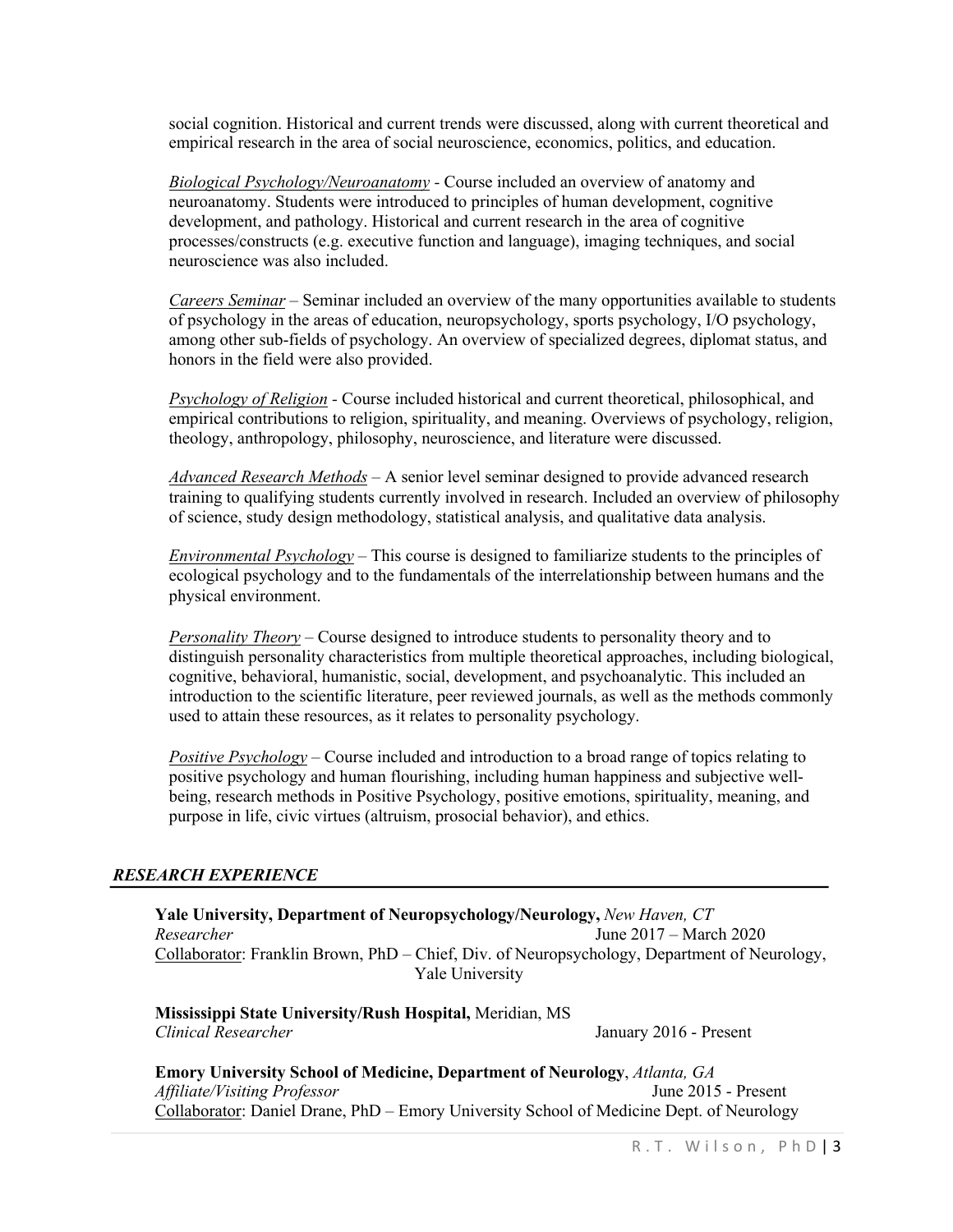# **UCLA Pediatric Epilepsy Surgery Program/Travis Research Center Fuller SOP**

**Semel Institute (UCLA) & Fuller Graduate School of Psychology**, *Los Angeles, CA Research Team Member* March 2008 – June 2015 Collect and analyze data using SPSS from patients who underwent hemispherectomy to control for intractable epilepsy. Focus of the study is on functional and cognitive plasticity, Crowding Hypothesis, and functional outcome following pediatric hemispherectomy. Supervisors/Collaborators: Robert Asarnow, PhD – UCLA Dept. of Psychiatry, Sarah Marion, PhD

– Fuller Graduate School of Psychology

## **Easton Center for Alzheimer's Disease Research/Geffen School of Medicine UCLA University California of Los Angeles (UCLA)**, *Los Angeles, CA*

*Research Assistant* June 2010 – August 2012 Longitudinal Study on aging, mild cognitive impairment, and dementia. Responsible for administering comprehensive neuropsychological test battery, scoring, and writing research reports. Supervisors: Po H. Lu, PsyD, Ellen Woo, PhD

# **Damasio Lab/Dornsife Cognitive Neuroscience Imaging Center**

**University of Southern California (USC)**, *Los Angeles, CA*

*Research Assistant* Jan. 2009 – Jan. 2010 Research project involving 3-D image extraction from T2 MRI scans for statistical analysis using BrainVox and BrainSuite software. Responsibilities included skull stripping for ROI and wholebrain comparison between individuals with a variety of neurological and neurodegenerative disorders.

Supervisors: Jessica Wisnowski, PhD, Corianne Rogalsky, PhD, Hanna Damasio, MD

# **Constraint Induced Movement Therapy Lab for Stroke**

**UAB University Hospital & Birmingham VA, Taub Training Clinic,** *Birmingham, AL Research Assistant* March 2006 – June 2007 Focus of the study was on cortical reorganization and plasticity following shaping/repetitive movement task. Administered test battery including - Token test, MMSE, and Zung self-rating depression scale. Consulted with multi-disciplinary group including OT's, PT's, MD's, and Ph.D's Supervisor: Edward Taub, PhD, Gitendra Uswatte, PhD

# **Semel Institute (UCLA) & Fuller Graduate School of Psychology,** Los Angeles, CA

**Master's Project** *October 2007- June 2009*

Conducted quantitative, empirical research on lateralization effects of verbal/nonverbal abilities following the removal of a hemisphere to control intractable epilepsy. Title**:** *Language and Visuospatial Function Following Hemispherectomy*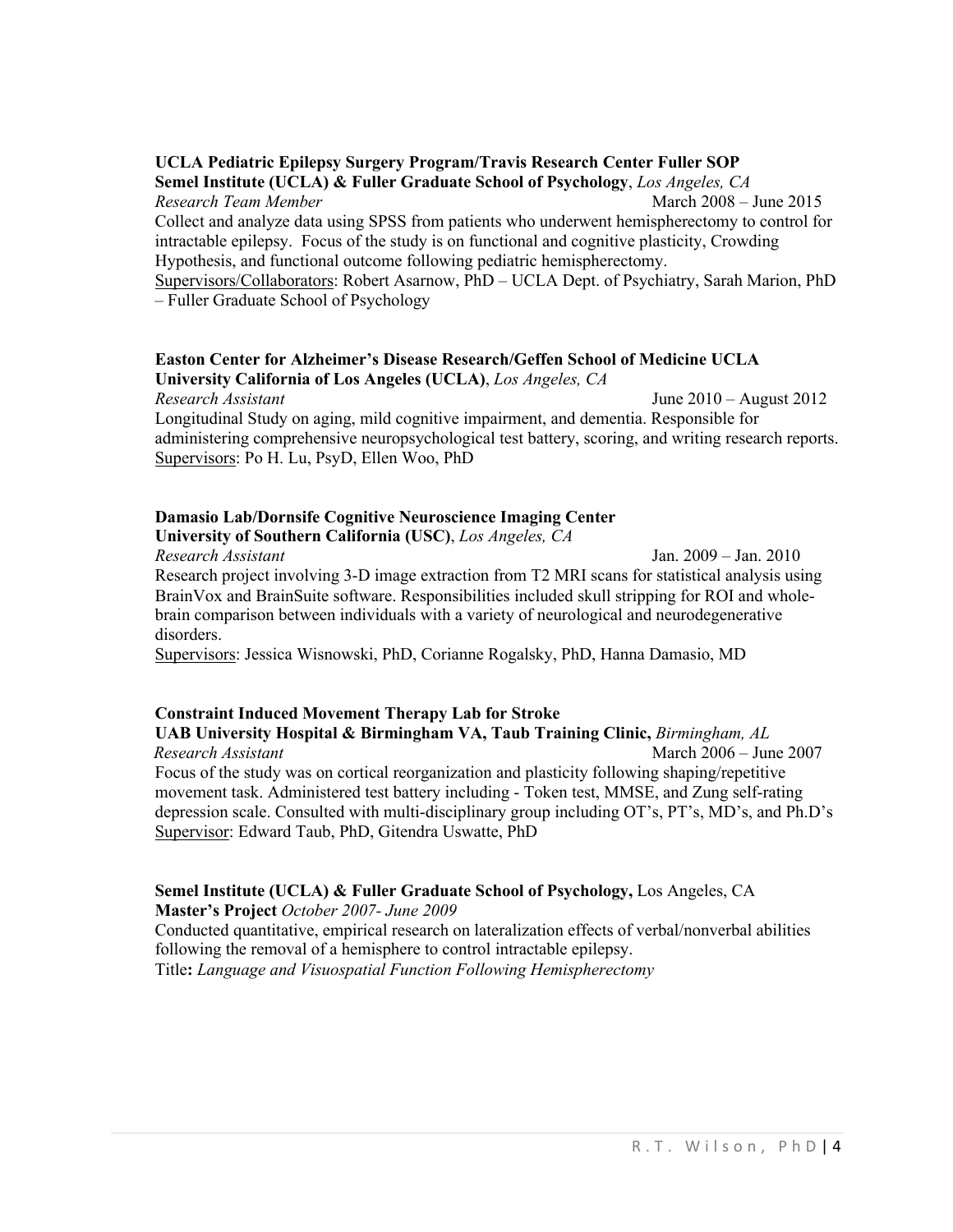# *CLINICAL EXPERIENCE*

# **Rush Foundation Hospital,** *Meridian, MS*

*Licensed Clinical Psychologist Feb. 2016 – Present* Provide outpatient diagnostic services, psychological testing, neuropsychological testing, and outpatient psychotherapy services.

# **Weems Community Mental Health Center**, *Meridian, MS*

*Therapist, Children & Youth Division* August 2013 – Present Provide outpatient therapy, diagnostic services, psychological testing, and consultation based services for school- and community-based patients. Supervisor: Lee Lee Marlow, PhD

# **Tuscaloosa Veterans Affairs Medical Center**, *Tuscaloosa, AL*

*Clinical Internship* Aug. 2012 – Aug. 2013 Provide consult-based cognitive testing, capacity evaluations, and behavior management for older adults with complex medical and psychosocial problems in the context of a community living center (CLC) treatment team. Individual and group psychotherapy using evidence based therapies (EBT's), such as Prolonged Exposure, to aid in symptom reduction and psychological health. Research and training experience in the area of geropsychology, neuropsychology, addiction, PTSD, health psychology and dual diagnosis disorders. Organizing and teaching classes to nursing staff in the area of social neuroscience, behavioral interventions, and supportive therapy techniques. Provide training and supervision to  $2-3<sup>rd</sup>$  year graduate students from the University of Alabama using a Competency-Based supervision model.

Supervisors: Charles Ward, PhD, Kim Dixon, PhD, Tony Cross, PhD

# **Huntington Hospital, Della Martin Center**, *Pasadena, CA*

*Clinical Pre-Internship* Aug. 2011 – Aug. 2012 Co-Facilitated inpatient and outpatient process-oriented and psycho-educational group psychotherapy in a psychiatric and chemical dependency Level-II Trauma Hospital. Provided individual psychotherapy and crisis counseling for individuals with severe mental health diagnoses. Administered and scored projective (Rorschach/TAT) and psychodiagnostic test to aid in treatment planning on an interdisciplinary treatment team. Supervisors: Barney Rosen, PhD, Cliff Feldman, MD

#### **Semel Institute/Geffen School of Medicine UCLA**, *Los Angeles, CA*

*Clinical Clerkship* June 2010 – Aug. 2012

Responsible for administering comprehensive neuropsychological test battery and writing integrative reports for patients with dementia, Parkinson's disease, motor neuron disorders and other neurological and neurodegenerative disorders. Provided training to graduate students and medical students from UCLA Medical School. Didactic training in neuropsychology, neuroanatomy, and neuroimaging.

Supervisors: Brian Becker, PhD, Kathleen D. Tingus, PhD

# **Persona Neurobehavioral Group, Inc.,** *Los Angeles, CA*

*Psychological Assistant* Aug. 2011 – May 2012 Registered Psychology Assistant/State of California. Clinical psychological and neuropsychological testing for med-legal purposes. Responsible for comprehensive medical and legal record reviews. Supervisors: Tyson Chung, PhD, Marcel O. Ponton, PhD, QME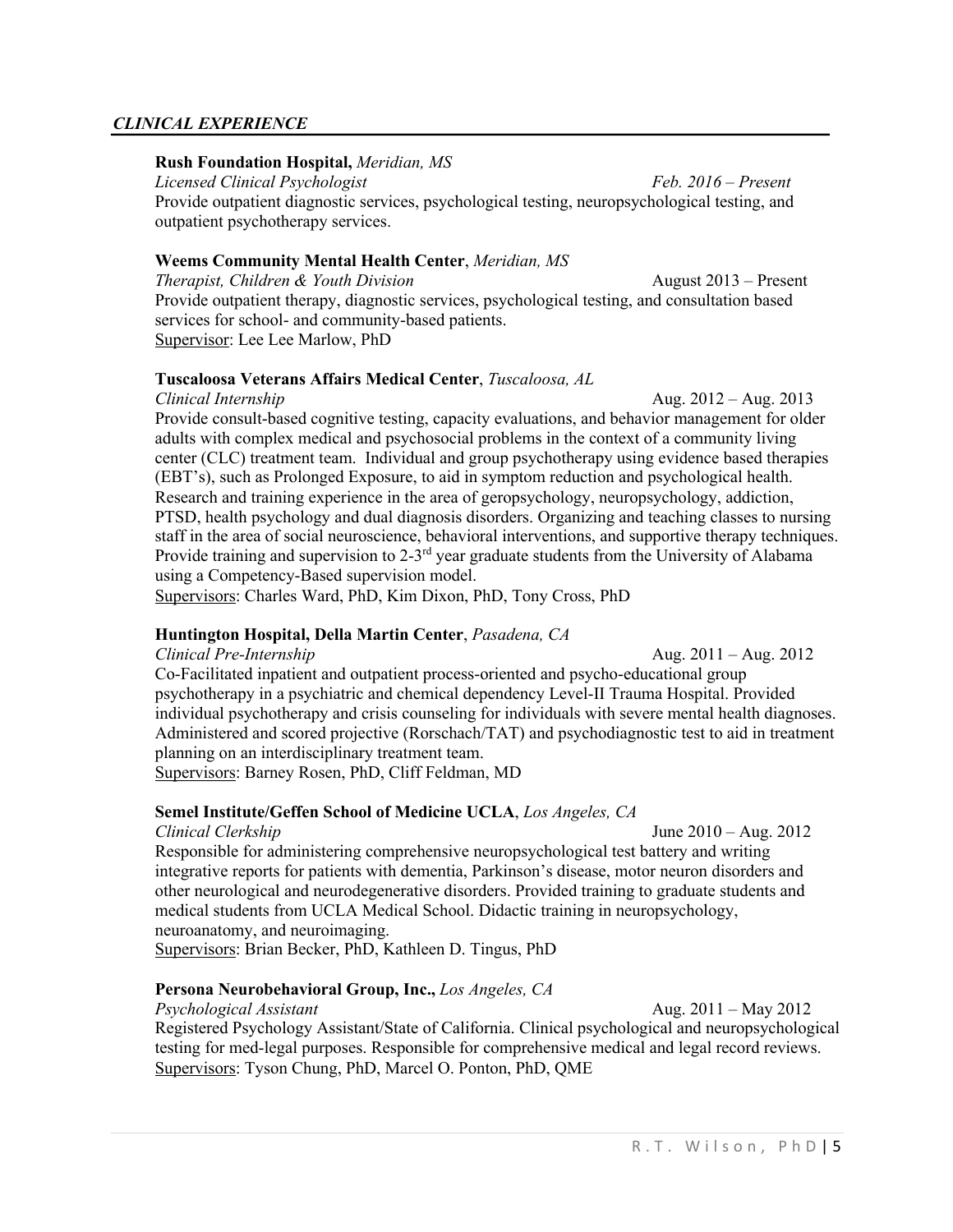# **Ranchos Los Amigos National Rehabilitation Hospital**, *Downy, CA*

*Clinical Practicum* Aug. 2009-July 2010 Provided psychodiagnostic and neuropsychological assessment, diagnosis, and treatment planning for individual patients to aid in medical and psychological recovery. Provided inpatient and outpatient cognitive rehabilitation for open and closed head wounds. Provided CBT for patients with both acute and chronic pain, substance abuse, depression, and anxiety. Testing for dementia, seizure disorders, mood disorders, conversion disorders, and somatoform disorders. Supervisors: Raj Sainath, PsyD, Jason Smith, PhD

# **Fuller Psychological and Family Services**, *Pasadena, CA*

*Student Clinician* Sept. 2007 – May 2009 Supervisor: Steve Simpson, PhD, Terry Liepman, MS LFMT

**Young Life,** *Birmingham, AL* 

*Volunteer* June 2003 – May 2005

*Area Director* June 2005 – Dec. 2007 Responsible for engaging local community (including school systems, local government, and local churches) and raising awareness of adolescent issues. Responsibilities included raising annual budget and training volunteer leaders in issues pertaining to adolescent outreach, counseling, and theology.

# *PUBLICATIONS*

- **Wilson, R. T.** (2018) A body in motion: Neurocognitive profiles and rural health. *Journal Mississippi Academy of Sciences*. 63(1).
- **Wilson, R. T**., Marion, S., Mathern, G., & Asarnow, R. Hemispherectomy: Lateralization Effects. (2017) *Journal of Pediatric Epilepsy*, *06(03): 141-148.*

# *PEER REVIEWED RESEARCH/CLINICAL PRESENTATIONS*

 **Wilson, R. T.,** Vitellia, K., & Brown, F. (2018, Feb) Prevalence of Math Disorders and Relationship to Paced Auditory Serial Addition Test Performance Among MS Patients. Presentated at Americas Committee for Treatment and Research in Multiple Sclerosis (ACTRIMS) Forum, San Diego, CA.

**Wilson, R. T.** (2017, Sept) Memory and Brain Lateralization. Presented at the Fall 2017 invited research colloquium with Mississippi State University - Meridian and the University of Central Missouri.

- Ikanga, J., **Wilson, R. T.,** Berthiaume, C., Loring, D., & Drane, D. (2017, June). Verb Fluency in Temporal Lobe Epilepsy. Presented at the Annual Conference of the American Academy of Clinical Neuropsychology (AACN), in Boston, MA.
- **Wilson, R. T.** (2016, Sept). Dementia for clinicians and caregivers: Descriptions and interventions. Presentation for continuing education to a variety of licensed provides (LCSW, MFT, LPC) through the Continuing Medical Education Seminar hosted by MSU – Meridian and Rush Hospital, in Meridian, MS.

Ikanga, J., Millis, S., **Wilson, R.**, Collins, K., Ivanisevic, M., Kim, M., Ojemann, J., Miller, J., &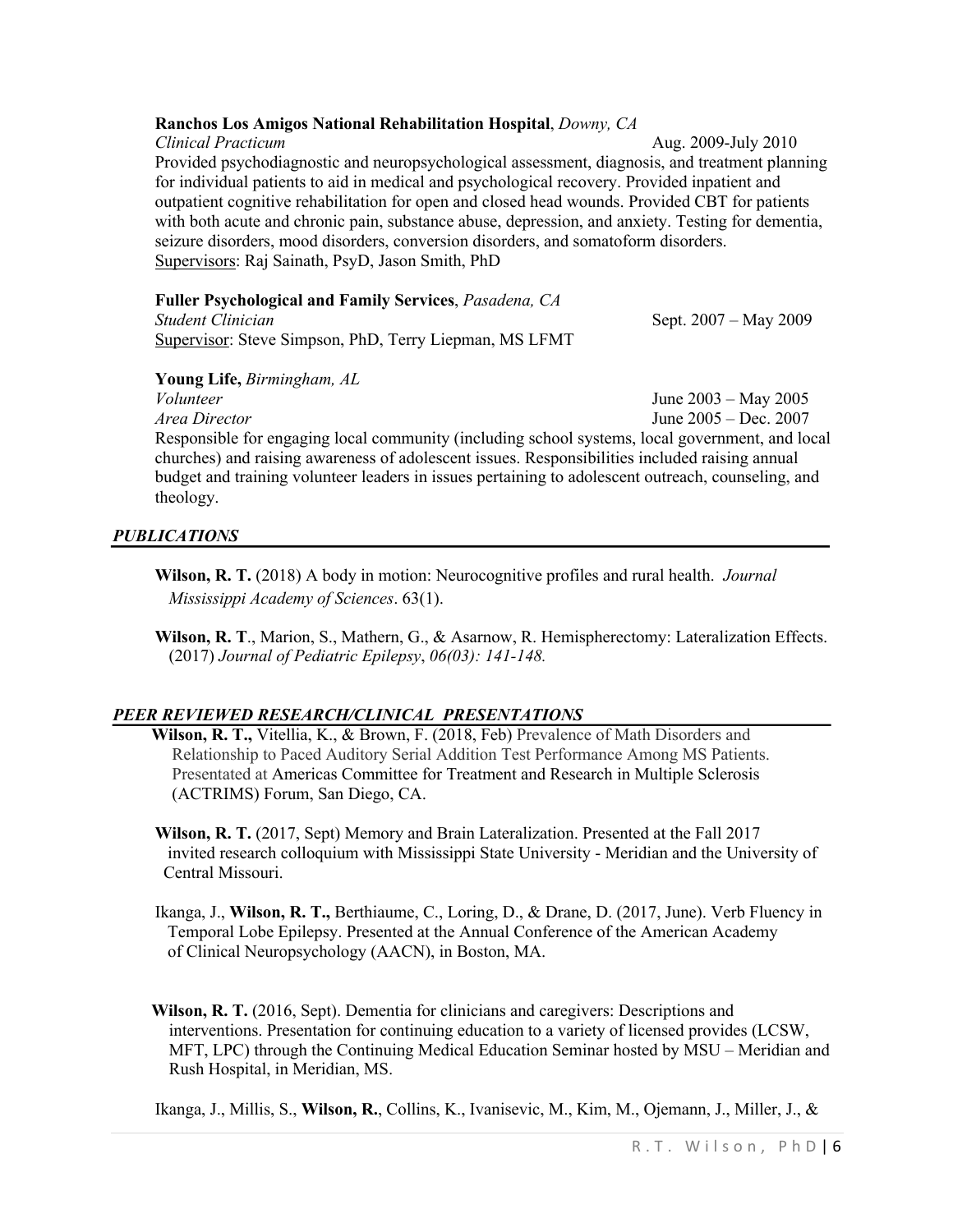Drane, D.. (2016, August) The Left Anterior Temporal Pole Is Critical For Object Naming but Not Single Word Comprehension. Presented at the Annual Conference of the American Academy of Clinical Neuropsychology (AACN), in Chicago, IL.

- **Wilson, R. T.** (2015, October) Why Psychological Testing? Many misconceptions exist regarding psychological testing in the community. Presentation focuses on demystifying testing and demonstrating efficacy for community use. Paper presented at the Meridian Community College/Weems Community Mental Health Continuing Education Seminar for Educators, Parents, and Teachers. Meridian, MS.
- **Wilson, R. T.** (2014, March) Getting a head start on smart. What brain plasticity tells us about early development and education and what you can do about it. Paper presented at the Meridian Community College/Weems Community Mental Health Continuing Education Seminar for Educators, Parents, and Teachers. Meridian, MS.
- **Wilson, R. T.** (2013, March) The social self and end-of-life: Hospice care as social environment. Paper presented at the Social Work Hospice & Palliative Care Network 2013 General Assembly, New Orleans, LA.
- **Wilson, R. T.**, Chin, E. Y. K., Lee, J., Marion, S., Yudovin, S, Mathern, G. W., & Asarnow, R. (2013, February) Verbal and nonverbal memory in hemispherectomy: Lateralization effects. Poster session presented at the 41st Annual Conference of the International Neuropsychological Society.
- Chin, E. Y. K., Buckwalter, G., Marion, S., Mathern, G. W., Amano, S., Lee, J., **Wilson, R.T.** & Asarnow, R. (2013, February) Lateralization and plasticity of communication and socialization among hemispherectomy patients. Poster session presented at the 41st Annual Conference of the International Neuropsychological Society.
- **Wilson, R. T.** (2011, May). Child and Adult ADHD. Presentation at the UCLA/Geffen School of Medicine, Los Angeles, CA.
- **Wilson, R. T.** (2011, May). Lateralization effects of language and visuospatial abilities: Group and case studies in hemispherectomy. Poster session presented at the meeting of Travis Research Center/Fuller Graduate School of Psychology Student/Faculty Colloquium, Pasadena, CA.
- **Wilson, R. T.**, Chin, E. Y. K., Lee, J., Marion, S., Yudovin, S, Mathern, G. W., & Asarnow, R. (2011, February). Age of seizure onset and not side of resection predicts neurocognitive functioning: A case-comparison of pediatric hemispherectomy. Poster session presented at the 39th Annual Conference of the International Neuropsychological Society, Boston, MA.
- Chin, E. Y. K., Marion, S. D., Lee. J. B., **Wilson, R. T**., Mathern, G. W., & Asarnow, R. F. (2011, February). Lateralization and plasticity of emotional processing in individuals with a history of intractable epilepsy and hemispherectomy surgery. Poster session presented at the 39th Annual Conference of the International Neuropsychological Society, Boston, MA.
- **Wilson, R. T.** (2010, October). Clinical case study examples: MCI, Lewy body dementia, and vascular dementia. Paper presented at the UCLA/Geffen School of Medicine, Los Angeles, CA.